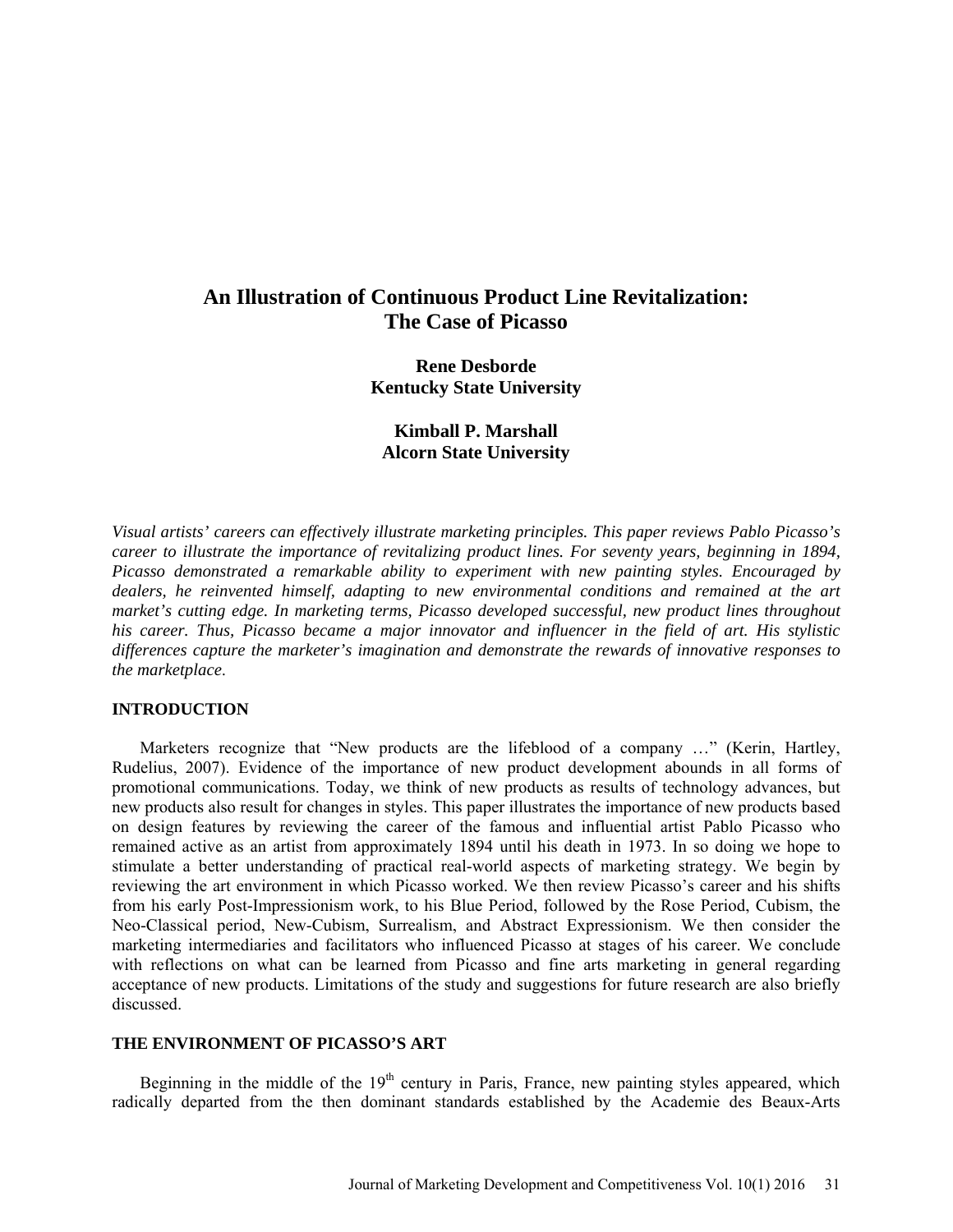(Academy of Fine Arts), a government-sponsored organization that also served as a key distribution channel and legitimator for works of art. Typically, artists developing new styles in the last half of the 19<sup>th</sup> century had difficulty gaining exposure for their works, since paintings in emerging styles, such as Impressionism, were rejected by the Academie, which was itself dominated by Classicism, the style of the great masters of previous centuries. This situation forced innovative artists to develop new distribution channels and to rely heavily on a then developing network of dealers and collectors. Slowly, the monopoly held by the Academie was being replaced by open-market forces, thereby opening opportunities for talented and innovative artists and for the recognition of new painting styles. A listing of the most influential new painting styles introduced in Europe and eventually the United States between 1850 and 1950 would include, in chronological order, Impressionism, Post-Impressionism, Fauvism, Cubism, Neo-Classicism, and Surrealism, among others. Together these styles are often referred to as Avant-Garde art and are considered part of the Modernism movement in art of this period, particularly in the early  $20<sup>th</sup>$  Century. As early as the 1890s, networks of art dealers and collectors open to the new styles had become major market forces in the art world. It was in this environment that Picasso developed his career when he moved to Paris, the center of the western art world in the early  $20<sup>th</sup>$  century.

The expression Avant-Garde artists often conjures up images of painters mired in poverty, living like Bohemians, and rejecting "bourgeois" values and the capitalist system associated with them. This is an idealized and biased view of artists that does not reflect historic realities. While many Avant-Garde artists struggled, especially at the beginning of their careers, to gain awareness, acceptance, recognition, and acclaim for their works, which would be reflected in the prices their works could draw, it does not necessarily follow that they refused to be part of the market system that allowed them to survive, develop, and in time prosper. In fact, many artists accepted the logic of the market system. For example, Renoir, a major Impressionist painter, is quoted as saying: "There is only one indicator for telling the value of paintings, and that is the sale room" (Grampp, 1989, p. 15). Still, in most cases, authors writing about modernist painters and their achievements have focused primarily on their works and have tended to obscure the role played by the dealers and collectors, museums' curators, and critics, essentially ignoring the influence of the marketplace (Fitzgerald, 1996, p. 3).

## **PICASSO'S CHANGING STYLES**

Picasso was born in 1881 in a Spanish middle-class family. His father, a painter and professor of fine arts, noted that Picasso was interested in and had a gift for drawing at an early age. Beginning when Picasso was age seven, his father trained him in figure drawing and oil painting. He attended Academies of Fine Arts in Barcelona and Madrid. Throughout his career, considered to have started in 1894, Picasso demonstrated a remarkable ability to experiment with new painting styles and to reinvent himself. This flexibility and capacity to adapt to and excel in every style was arguably one of his greatest strengths and served him well as he dealt with dealers and collectors and interacted with various social and intellectual circles. From a marketing perspective, it can be said that Picasso, due to his talent and openness to experimentation, was able to develop successful, new product lines at various stages in his career. Often these new styles developed in response to changes in his external environment, in an attempt to meet the changing needs of his various "customers," and to be perceived as a foremost innovator in his artistic endeavors.

#### **Academic Realism and the Blue Period**

In his early years (mid-1890s), Picasso, still living in Spain and following classical training, had a style reflecting Academic Realism, with such works as *The First Communion*, or *Portrait of Aunt Pepa* (Richardson, 1991a, p. 204-205). However, Picasso made his first trip to Paris in 1900. Between 1901 and 1904, he shared his time between Paris and Barcelona. His works during these years are associated with the Blue Period, since most of his paintings are in shades of blue or blue-green, reflecting a somber mood and often depicting destitute people, such as beggars and prostitutes. At that time Picasso appeared to have suffered from severe depression, starting in the later part of 1901 (Richardson, 1991a), perhaps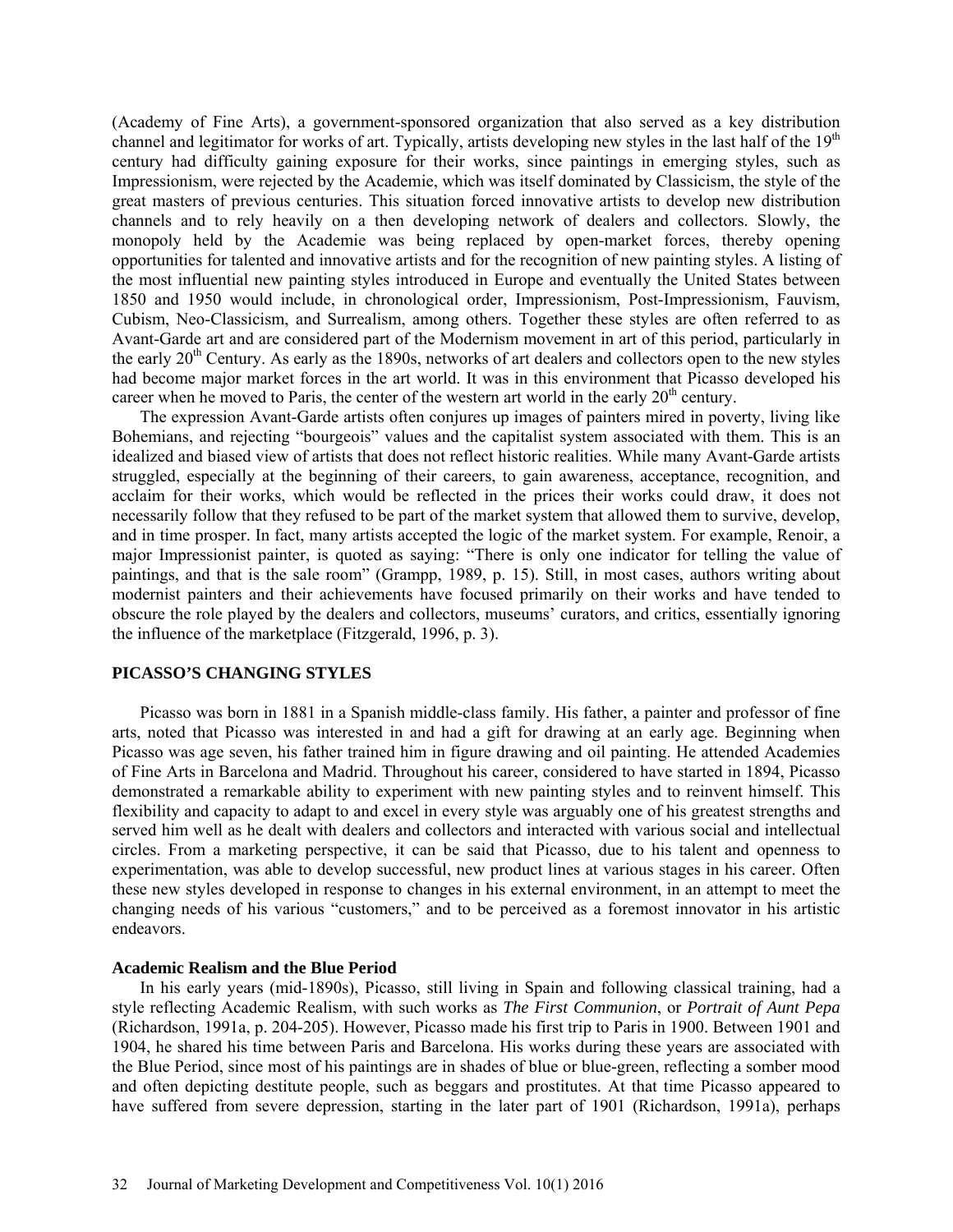brought on by the suicide of his close friend Carlos Casagemas in early 1901. The artist later stated, "I started painting in blue when I learned of Casagemas's death" (Wattenmaker and Distel, 1993, p. 192). He painted several portraits of his friend after his death, the most famous one being probably *La Vie (The*  Life) (1903). From a marketing standpoint, works from this period actually hurt Picasso's success and finances, because at the time, they were not well received by either critics or the public and potential buyers.

#### **The Rose Period**

As Picasso gradually recovered from his depression, his painting style changed, marking the beginning of the Rose Period (rose is the French word for pink), characterized by the use of pink and orange colors. Here we see a product line transition with some consistency with the past in terms of structure but with a shift in color and subject matter. In this period, his paintings of happier scenes often depicted harlequins and circus characters. One of his most famous pictures and a good example of this period is *La Famille de Saltimbanques (Family of Saltimbanques)* (1905).

#### **Early Cubism**

Following the Rose Period, which ended about 1906, Picasso was exposed to African art that was popular in Paris. At the same time, he was also influenced by the Post-Impressionist painter Paul Cezanne. Cezanne wanted to "treat nature by the cylinder, the sphere, the cone" (Wikipedia, 2014a) and represented objects as if they were seen from different angles simultaneously. This approach stood in contrast to traditional, classical, ideals of single-point perspective. This led to an early form of Cubism, perhaps best seen in Picasso's *Les Demoiselles d'Avignon* (1907). Continuing to be influenced by Avant Garde Parisian artists, Picasso then worked closely with the highly respected, and possibly first, Cubist painter, George Braque. Through collaboration, they developed Analytic Cubism (1909-1912) using monochrome and neutral colors. This new style was radically different from Picasso's early work with Academic Realism, and from the style of his Blue period and Rose Period. *Girl with a Mandolin* (1910) is a good representation of this new approach. This was followed later by further experimentation with Synthetic Cubism (1912-1919), in which pieces of paper and other materials were incorporated into paintings.

#### **Neoclassicism**

During and after World War I, Picasso, now enjoying fame and involvement with members of "high society," again changed his painting style. In contemporary marketing terms, he introduced a new "product line." At least in part, he moved away from Cubism and developed instead a form of Neoclassicism, perhaps to serve better the wants of this new market segment. Due to his new associates' ability to relate to his neo-classical works, Picasso was selected to design the curtain, costumes and sets for Sergei Diaghilev's Ballets Russes' *Parade* ballet, which premiered in May 1917. The ballet's curtain was painted in a neoclassical style reminiscent of the Rose period (Fitzgerald, 1996, p 30-31). Picasso continued with his neoclassical style until 1924. The style is well illustrated by the painting *Seated Harlequin* painted in1923.

#### **New-Cubism and Surrealism**

In 1924, Picasso introduced via the sets and curtains for the ballet Mercure, a new painting style that has been described as "New-Cubism." In New-Cubism "lines float free of mass to suggest fluid, multilayered reliefs…backed by curvilinear flats to represent scenery and characters, particularly Mercury and the Three Graces… the minimalism of this rendering suggested an invention and spontaneity that was highly prized" (Fitzgerald, 1996, p.137-138). Picasso's work was criticized by members of the audience at the premiere. However, Andre Breton and his friends, who were trying to promote a new movement, Surrealism, vigorously supported Picasso, stating that he was "the eternal personification of youth", and skillfully aligned his new style with Surrealism. Thus, with a revitalized product line developing, Picasso was repositioned in the vanguard of contemporary Avant Garde art (Fitzgerald, 1996).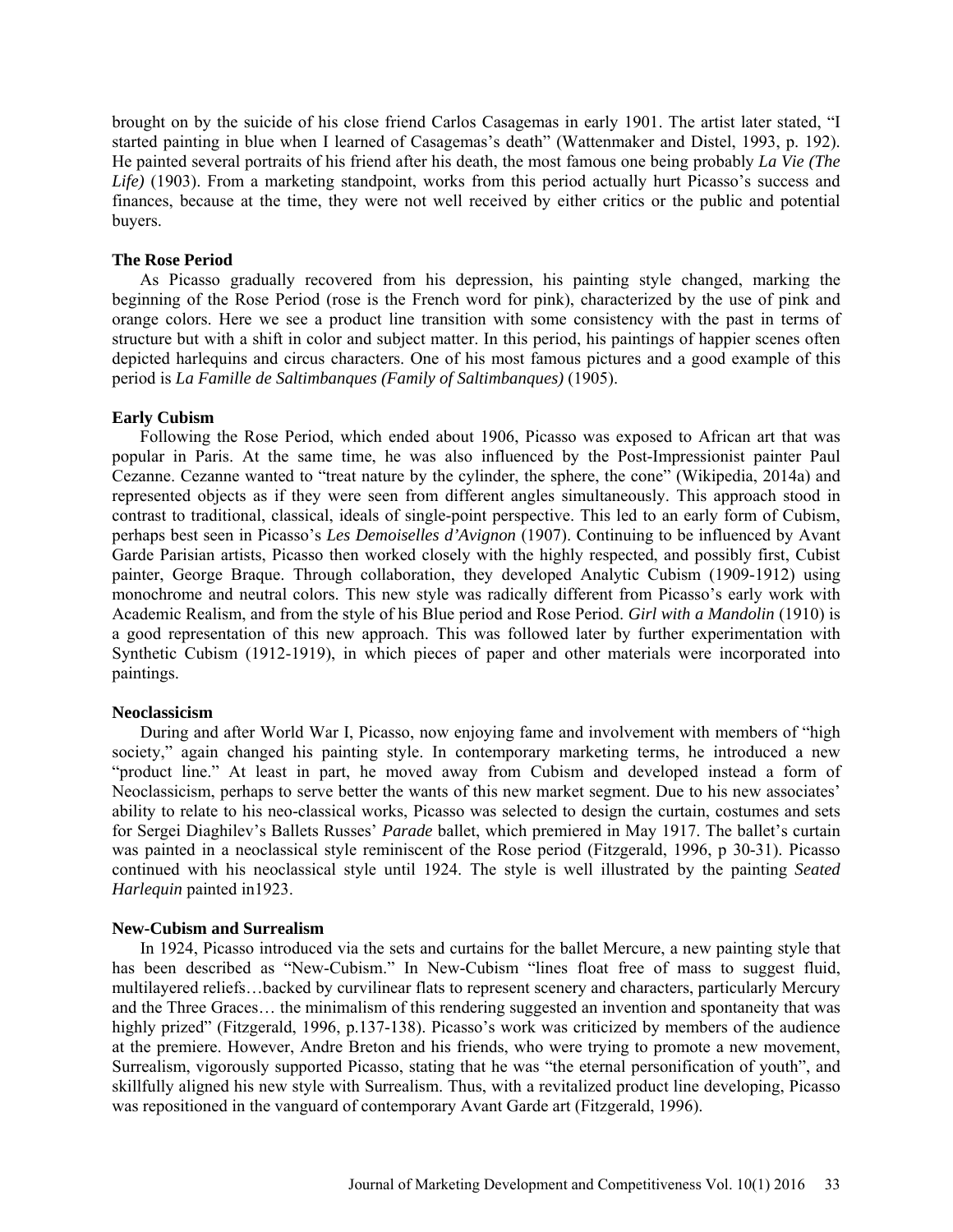Picasso's New-Cubism had a flexible framework, allowing him to accommodate in the same picture seemingly contradictory styles without diminishing its visual attractiveness. This can be seen for example in the *Red Table Cloth* (1924) (Fitzgerald, 1996). Starting in 1925, and for the next two decades, Picasso's art, while keeping its Cubist underpinning, incorporated more and more elements of Surrealism and Expressionism (Rubin, 1972).

#### **Neo-Expressionism**

After World War II, Picasso's style changed again, as he reinterpreted the works of the great masters, such as Velazquez, Goya, Poussin, and Delacroix. In the final years of his life, Picasso's works were a mixture of styles, more colorful and expressive, and it can be argued that he innovated again by developing Neo-Expressionism (Wikipedia, 2014b).

# **INFLUENCES OF DEALERS, COLLECTORS, AND INVESTORS**

The success of any product line, new, old, or revitalized, is dependent on the skillful work of marketing intermediaries and facilitators. Throughout his career in France, Picasso relied heavily on dealers and their galleries as channels for marketing his art, but also sold directly to collectors when the opportunity presented itself. This was necessary, in part, because in the early years of the twentieth century, as a Spanish citizen, Picasso had a poor command of the French language. In addition, he tended to distrust organizations. Therefore, he refrained from exhibiting in the salons (Richardson, 1991a). The term salon refers to galleries and shows organized by institutions, academies, for their accepted members. The most influential of these were the Academie des Beaux-Arts and the Salon de Paris. Instead of pursuing this channel, which would have been more restrictive, Picasso focused on the dealer channel, and, in some cases, the dealer channel pursued him.

In 1901 in Paris, the only Gallery dedicated exclusively to twentieth century art was the Galerie Berthe Weill. Berthe Weill, the owner, wanted her gallery to be a "place for youth," and she was probably the first French dealer to sell works by Picasso. As a dealer who gave numerous young artists their first shows, she played a vital role in advancing their careers (Fitzgerald, 1996; Weill, 1933; Wikipedia, 2014c). The well-known dealer Ambroise Vollard, who marketed primarily Impressionist and Post-Impressionist art, gave Picasso his first show in 1901, but did not represent him. However, he did teach Picasso some valuable lessons about the realities of the marketplace, which served him well throughout his career (Fitzgerald, 1996). In 1904, a group of investors in contemporary art, known as La Peau de l'Ours (The Skin of the Bear) after a fable from La Fontaine, was formed under the leadership of businessperson and collector Andre Level. This investor group started to purchase paintings of Picasso and other Avant-Garde artists, hoping to resell them later at a profit, which did happen at a successful auction held in early 1914. In addition, in 1905, American art collector Gertrude Stein and members of her family started to acquire Picasso's works, and Stein became one of Picasso's main patrons (Wikipedia, 2014b). Similarly, the Russian collector Sergei Shchukin began to purchase Picasso's paintings. At about the same time, Picasso became associated with another dealer for sales and distribution, Clovis Sagot.

Thus, slowly but steadily, Picasso was building a distribution network of dealers and collectors that sold his works, and legitimated him as a serious artist whose works would become increasingly valuable. The development of this network provided Picasso with a stream of income and convinced major dealers, such as Ambroise Vollard and Daniel-Henry Kahnweiler, to invest substantial amounts of money in Picasso's art (Assouline, 1990; Fitzgerald, 1996; Richardson, 1991a,b; Kahnweiler and Cremieux, 1971). Consequently, Picasso's financial situation improved markedly, yet at this point in his career, he could not count on a steady income that a formal contract with a dealer would have provided. Hence, he pursued this goal by actively courting dealers, and his efforts paid off when Kahnweiler signed a contract with him in December 1912. Kahnweiler, with strong connections to dealers in Germany, Switzerland, and Eastern Europe, proved to be an effective promoter of Picasso's art. The impressive profits generated in early 1914 by The Skin of the Bear auction of modern art works acquired over the previous 10 years by these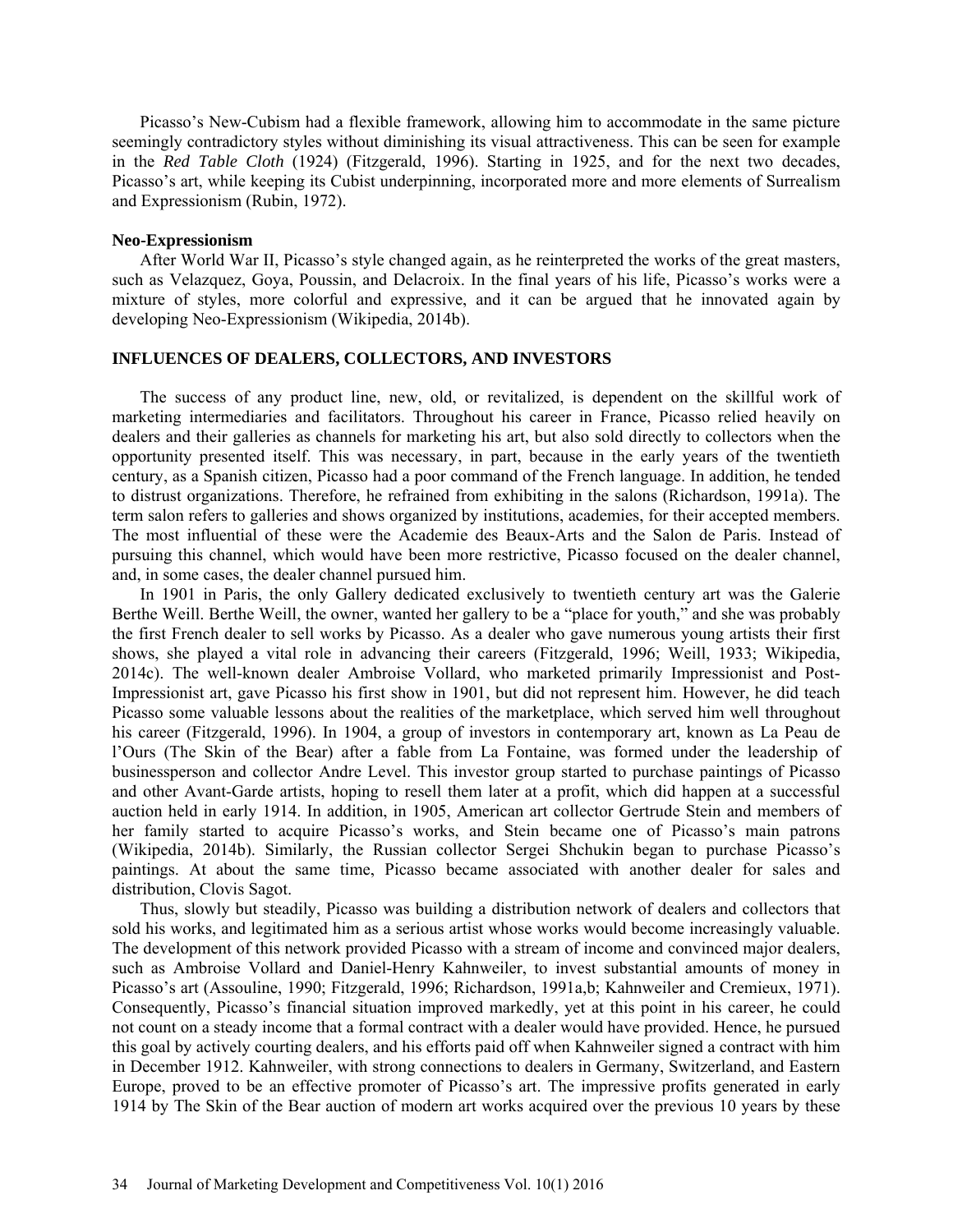investors proved that investing in Avant-Garde artists' paintings could be highly profitable. Since Picasso's works were one of the stars of the auction, he could envision a successful career in the years ahead with Kahnweiler as his dealer (Assouline, 1990; Kahnweiler and Cremieux, 1971; Wikipedia, 2014d).

The outbreak of World War I in early August 1914 disrupted Picasso's hopes. His dealer Kahnweiler, who was a German citizen, had his entire inventory sequestrated by the French government, leaving him unable to pay a substantial amount of money he owed to Picasso. This ended their relationship for many years. Picasso found himself suddenly cut off from his main channel of distribution and had to find a replacement. Also, because of the uncertainties and disruptions caused by the war, collectors cut back drastically their purchases. Isolated, Picasso turned to Andre Level, the former leader of the Skin of the Bear group of investors, for help and advice. Andre Level introduced him to Leonce Rosenberg, an art dealer who enthusiastically supported Cubism and was willing to work with Picasso. However, this dealer's purchases did not live up to Picasso's expectations, and their business relationship started to unravel in 1916 (Fitzgerald, 1996).

Fortunately for Picasso at this point in time, French poet and artist Jean Cocteau introduced him to Eugenia Errazuriz, a prominent member of Chilean society and patron of the arts in France, who in turn, convinced Sergei Diaghilev, founder of the Ballets Russes, to retain him to design the sets for the ballet Parade (Fitzgerald, 1996). Thus, Picasso was able to enter the circles of Parisian "high society" where he had found another market for his art. This was confirmed in the summer of 1918, when Errazuriz invited Picasso and his recently espoused wife, Olga Koklova, to spend their honeymoon at her villa in southern France near the Atlantic Ocean. There, he interacted with members of the aristocracy and, most importantly, negotiated agreements with two of the most important art dealers in France and beyond, Paul Rosenberg (brother of Leonce Rosenberg) and Georges Wildenstein, whereby they would represent him worldwide. This provided Picasso with the financial security and prestige that he had only dreamed about in the past (Fitzgerald, 1996) and marked the beginning of a successful relationship that was to last until the outbreak of World War II in 1939.

Paul Rosenberg played a leading role in dealing with Picasso, who had finally found a reliable and highly effective channel to distribute and promote his art. By 1939, Picasso had become a worldwide celebrity. The onset of World War II ended his relationship with Rosenberg, who as a Jew fled to the United States for safety reasons. Picasso stayed in Paris during the war but did not exhibit his works because his artistic style did not fit the occupying Nazis' ideals of art (Wikipedia, 2014b; Kahnweiler and Cremieux, 1971). After the war, he re-established his earlier association with Kahnweiler, who became his exclusive dealer (Assouline, 1990; Kahnweiler and Cremieux, 1971). Given the stature of Kahnweiler in the world of art, Picasso had again found an outstanding channel to market his art.

#### **The Promotional Role of Dealers**

Throughout his career, Picasso seems to have maintained an entrepreneurial spirit, making skillful use of marketing techniques to promote his art and advance his career. In his early days in Paris, as an unknown quantity, he was well aware of the critical need to build up his credibility in the eyes of dealers and convince them of his earnings potential. One of his favorite tactics was to paint or draw portraits of dealers willing to give him a chance by organizing a show of his art, as Ambroise Vollard did in 1901, or by purchasing some of his pictures. These portraits were a way to flatter potential dealers and to provide them with free samples of his talent. The same tactic was used for critics writing complimentary reviews of his works and for anybody that Picasso perceived as developing his reputation and improving his financial situation (Fitzgerald, 1996). Picasso used again this approach later in his career, with dealers such as Kahnweiler, Leonce Rosenberg, and Paul Rosenberg. He fully understood the vital role played by dealers to create a market for modern art, and is said to have asked what would have become of the Parisian artists who were Picasso's peers without Kahnweiler's business sense (Richardson, 1991a).

For example, Andre Level, who led the Skin of the Bear investor group and purchased Picasso's and other Avant-Garde artists' works starting in 1904, proved to be a remarkably effective promotion manager when time came to sell the works at auction at the Hotel Drouot in Paris. He succeeded in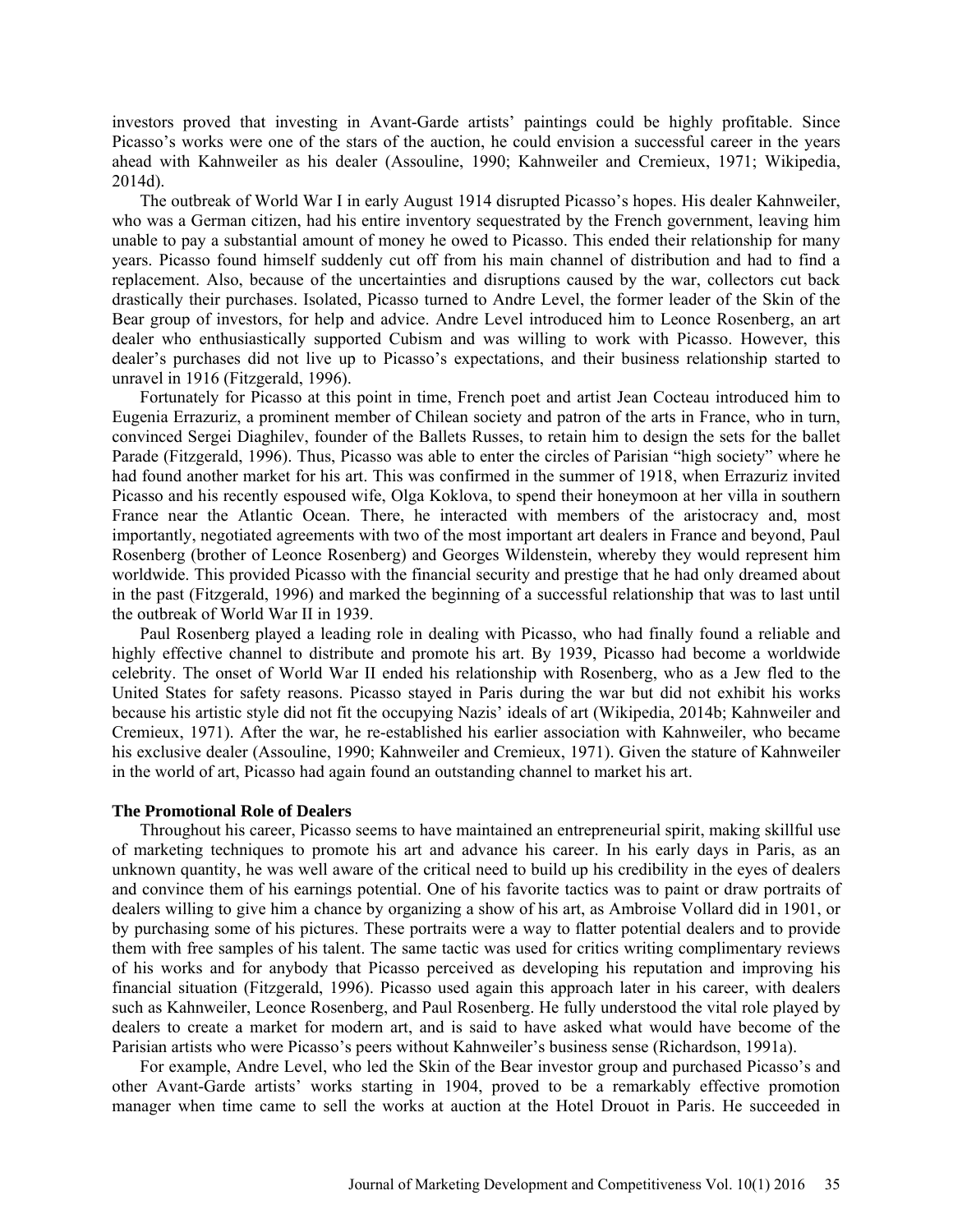reserving for the exhibition two rooms opening off the Hotel's grand staircase, instead of smaller chambers. He also grouped together separately the works of leading artists such as Picasso and Matisse to amplify their importance and facilitate their recognition. In addition, to generate as much traffic as possible for the preview before the sale, he convinced many newspapers to announce the event in their pages. Finally, he created an attractive catalogue explaining how the collection came into being and improved the overall experience of visitors by displaying plenty of flowers throughout the exhibition rooms (Fitzgerald, 1996). These actions were designed to influence visitors' moods and increase the likelihood that they would bid for the works on display. Clearly, Andre Level knew how to use atmospherics as a marketing tool and, not surprisingly, the sale was a resounding success.

As another example, the dealer Daniel-Henry Kahnweiler helped promote Picasso's works and reputation by introducing him to the practice of *Beaux Livres (Beautiful Books)*, i.e., by having him illustrate texts of contemporary poets and writers such as Max Jacob (Wikipedia, 2014b; Kahnweiler and Cremieux, 1971). Then, starting in 1910, Kahnweiler loaned his artists' works to galleries or exhibitions outside France. Thus, Picasso's pictures appeared in twenty-one shows between 1910 and 1913, mainly in large cities in Central and Eastern Europe, but also in Great Britain and the United States (Fitzgerald, 1996).

Paul Rosenberg is arguably the Parisian dealer who made the greatest efforts to promote Picasso's art between 1918 and 1939, propelling the artist to worldwide fame by the beginning of the Second World War. He achieved this goal by holding a series of exhibitions of Picasso's works in his elegant Paul Rosenberg Gallery located rue La Boetie. These shows sometimes emphasized one particular painting style of Picasso, allowing Rosenberg to position Picasso in the minds of the visitors. For example, the show held in the fall of 1919 was focused entirely on Picasso's return to classicism and was very well received. By not including any Cubist picture, the show sent the message that Picasso was open to exploration rather than dedicated to a single style (Fitzgerald, 1996). In contrast, the 1921 exhibition was a retrospective of Picasso's work aiming to show the artist's accomplishments as a Cubist and Neoclassicist (Fitzgerald, 1996).

Rosenberg also played a key role in promoting Picasso's art to America in the early 1920s. For example, he convinced American collector John Quinn to start purchasing the artist's works, and he organized an exhibition in 1923 at the Georges Wildenstein Gallery in New York, being careful to exclude Cubist works from the selection, so as not to turn off the American public. The exhibition then moved on to Chicago and back to Paris. In 1925, as the economy and the demand for modern art improved, Rosenberg renovated his Gallery in Paris and organized an exhibition of Picasso's recent works in 1926, showcasing his "revitalized Cubism, an expansive form of Cubism that embraced the full range of his styles from Neoclassicism to realism and the newest Surrealist departures" (Fitzgerald, 1996, p. 43). Picasso this time was repositioned as a Cubist painter, and Rosenberg kept a "salle Picasso" where his pictures were surrounded by the works of masters such as Renoir and Degas, thus creating the perception that Picasso was also a master (Fitzgerald, 1996). Rosenberg as a marketer had the insight and skills to customize and promote Picasso's shows for maximum attractiveness to an audience at a particular time or a particular place. There is no doubt that these marketing strategies were developed in close cooperation with Picasso.

Throughout the 1930s, Rosenberg promoted Picasso via exhibitions at galleries and museums, in the United States and Paris. In Paris, a major retrospective of the artist's work took place in 1932 at the Galeries Georges Petit, where Picasso carefully displayed and grouped his pictures according to topics, rather than in chronological order, as was the standard practice. This was a way for him to highlight the "remarkable consistency of subject matter and the variety of interpretations" (Fitzgerald, 1996, p. 114). In America, another show was organized in 1934 at the Wadsworth Athenaeum Museum in Hartford, Connecticut, and heralded by the museum's director as the "first American retrospective exhibition of Picasso." Not surprisingly, the Cubist years of 1907-1918 were de-emphasized, most likely in order to make the show more attractive to the American public. Two more shows are worth mentioning here. One, held in 1936 at the Galerie Paul Rosenberg in Paris, focused on Picasso's recent works. The other, held in 1939 in New York, was the Museum of Modern Art retrospective. This show, in many ways, marked the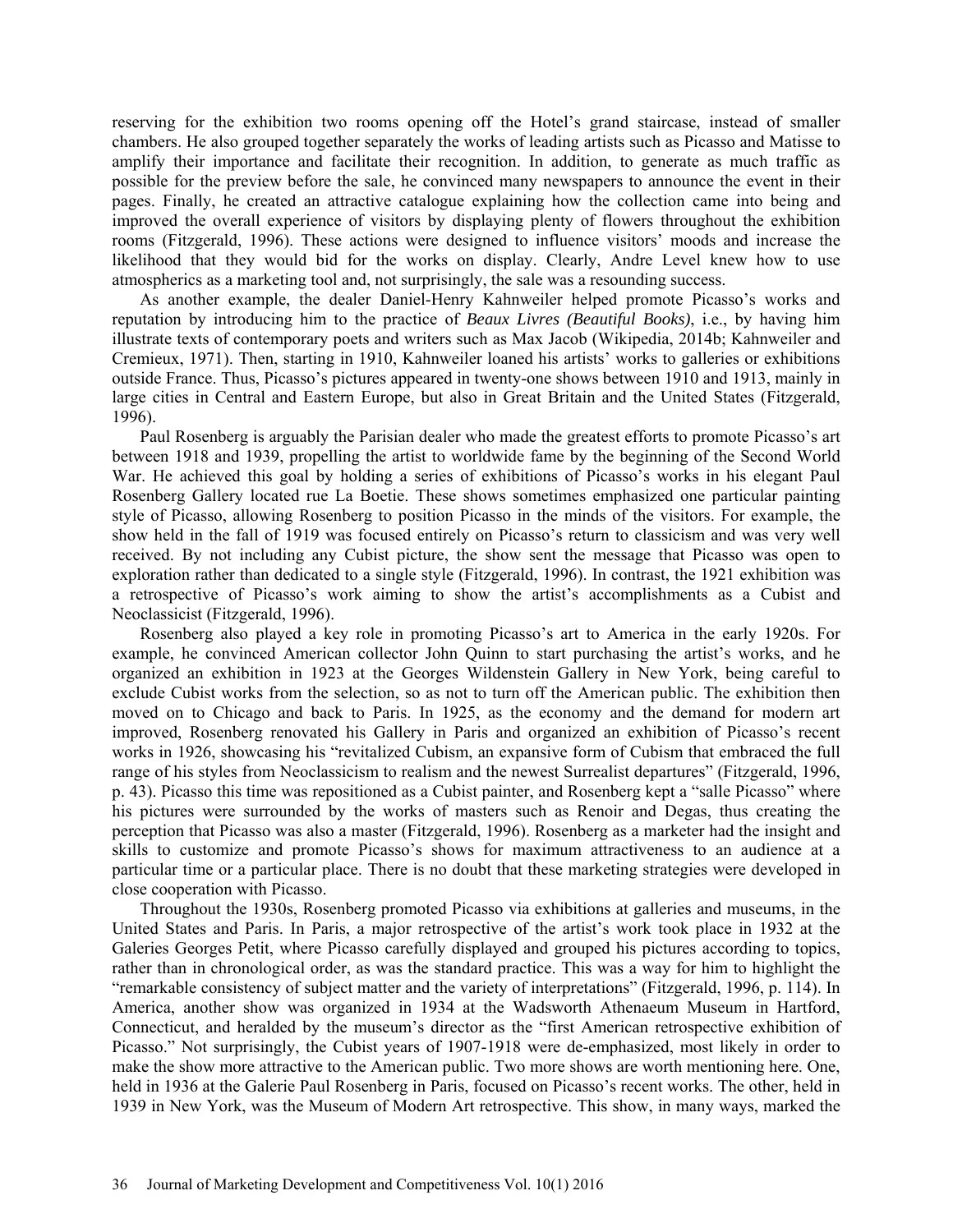culmination of Picasso's association with Rosenberg, and the celebration of the artist as a major force in the development of modern art. It was, in short, an "apotheosis" (Brassai, 1964, p. 52).

After World War II, Picasso's fame grew even stronger and reached near adulation status among professionals, the media, and the public. In 1947, he signed an exclusive contract with his pre-World War I dealer Daniel-Henry Kahnweiler, who remained his primary dealer until Picasso died in 1973. Interestingly, Francoise Gilot, Picasso's companion from 1946 to 1954 (Gilot and Lake, 1964), recounted how Picasso carefully planned his meetings with visiting dealers by having her and him engage in roleplaying, taking turns in pretending to be the artist or the dealer, to extract the best possible deal from the dealer. Clearly, Picasso was a shrewd negotiator and knew how to engage in effective salesmanship (Fitzgerald, 1996; Gilot and Lake, 1964).

# **CONCLUSIONS, LIMITATIONS, AND RESEARCH RECOMMENDATIONS**

Pablo Picasso's rise to prominence as the leading modern painter of the twentieth century is attributed by many to his extraordinary artistic talents. While there is no question that the artist's talent was considerable, explaining his fame and career longevity only in those terms does not capture completely the reasons behind his exceptional destiny. His flexibility and openness to new styles allowed him to appeal to many tastes in art, while also demonstrating a range of skills that enhanced his reputation beyond any single work or style. His willingness to develop new product lines in new styles of art assured continuing interest from dealers, collectors, and the art consuming public at large.

However, new styles or product lines alone are insufficient to succeed. New art styles, like all new products, require the legitimation and promotion that must come from dealers and collectors. In the realm of new products, whether based in new technology or new art styles, the marketer often must lead the public into new places as he or she shows the benefits and value of the new product or approach. It can be argued that Picasso was also a shrewd businessperson and marketer, as were his dealers, and that he was quick to learn and adapt to the changing marketplace and its environment. He and his dealers made skillful use of marketing tools and techniques to advance his career, in particular continuously refurbishing his product line to remain fresh in the mind of his marketplace.

Certain limitations of this study should be noted. The study has maintained a limited scope by addressing only one artist, by primarily focusing on one marketing concept, the revitalization of product lines, and by using a qualitative case study approach rather than a more generalizable quantitative approach. While this was appropriate for an exploratory case study seeking to illustrate a marketing principle, valuable further research may be suggested. First, it would be helpful to review the careers of other artists to note whether changing artistic styles may be common and associated with long-term market success and personal notoriety. Such research could focus on comparisons and contrasts of careers of prominent figures in the history of art such as Rembrandt whose long-term career involved diverse methods (Alpers, 1988) with that of Van Gogh whose career was relatively short with little market success in his own lifetime and a somewhat consistent post-impressionist style (Rewald, 1978; Hulsker, 1980; Gayford, 2006). Second, additional work could be done on the importance of developing the artist's brand as a factor in market success. Previous research in this area has addressed the branding of contemporary artists (Schroeder, 2005, 2006).

Third, efforts should be made to develop methods for operationalizing indicators of marketing success and objective assessments of stylistic changes, and methods for selecting probability samples of visual artists for analysis using robust statistical measures. However, it must also be recognized that in the field of visual art, the development of these measures will be challenging. Samples of professional artists who are registered with major artist associations might be used, but this would be limited necessarily to contemporary artists whose careers are developing. Non-probability samples of major and minor figures in the history of art might be used to extend the current approach. Both qualitative and quantitative research approaches would add greatly to the current effort to illustrate basic marketing concepts via the engaging and colorful work of creative artists.